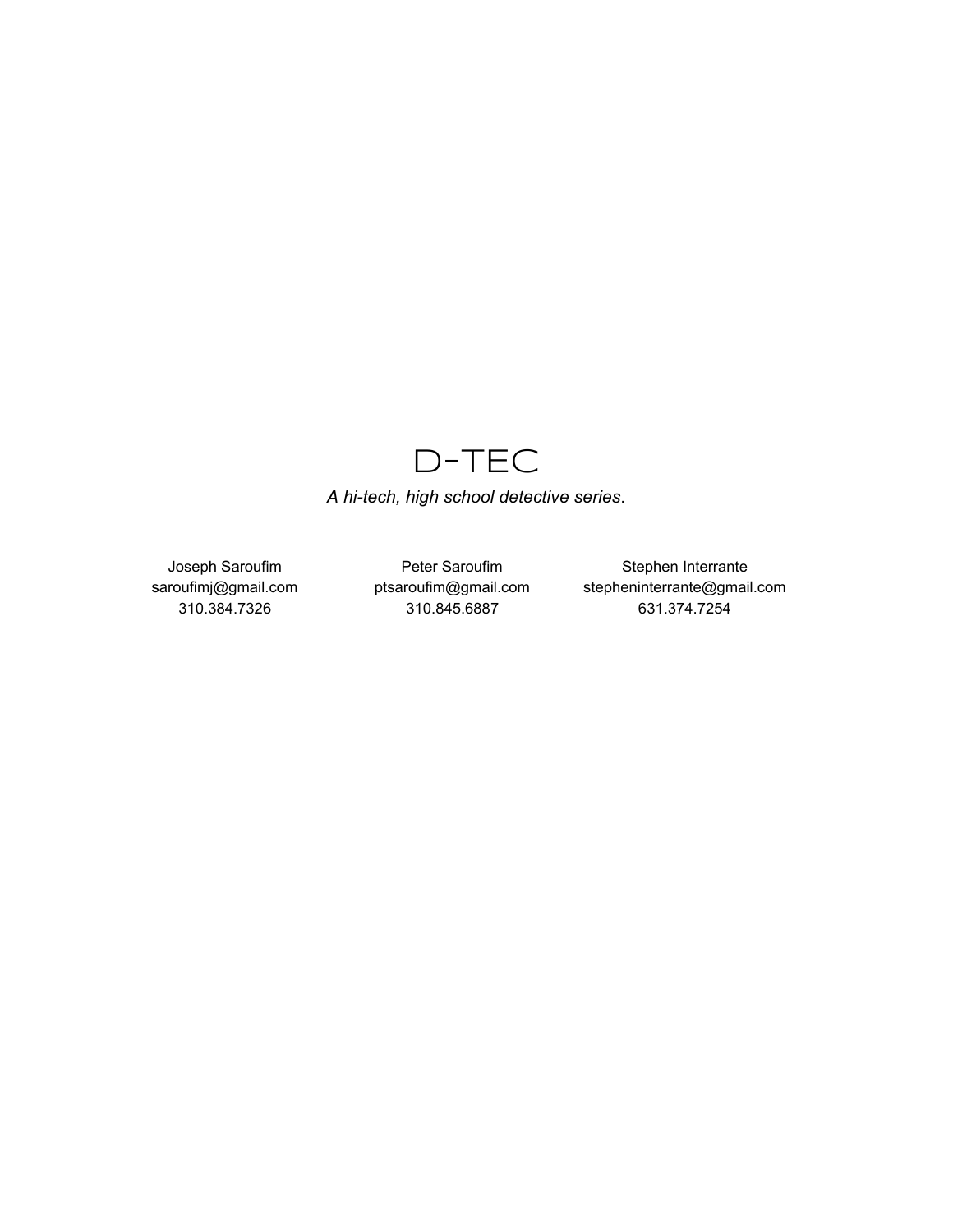# INTRODUCTION

Part Sherlock Holmes and part Spider-Man, D-TEC is a high school detective series about solving crimes, helping others, finding your voice, and getting your homework done on time.

The story centers around Miles Smalls, a dorky high school freshman turned uniquely powerful detective. Miles was accidentally implanted with a one-of-a-kind biochip, a mini computer that links directly to his brain. Now, with the help of crime solving computer software that he designed, Miles can decipher mysteries on the level of Sherlock Holmes.

With an insatiable appetite for all things tech, Miles is constantly updating and improving his bio computer and outfitting himself with state of the art gadgets. These gadgets open the door for a modern viewing experience through what is known as second screen content. When Miles is solving the case on TV, secret codes will be revealed that can be plugged into the viewers tablet or smartphone app to unlock additional clues and bonus content.

Of course, all the tech in the world isn't enough for Miles to go it alone. He's gonna need some help, and he finds that via unlikely partner, Alexa Keene, the most popular girl in school. Alexa and Miles couldn't be more different. She is brash and instinctual, outgoing and never afraid to get in trouble. He is reserved and calculated, more interested in making circuits connect than connecting with people. Their methods don't always mesh, but as it turns out, one's weakness is the other's strength, ultimately making them a perfect detective team.

Together, along with a small crew of quirky and colorful friends, Miles and Alexa use their newfound technology to solve complex cases in and around East Baker High. All the while, they must keep the microchip a secret from their teachers and classmates… and hidden from a dangerous military corporation that seeks to steal it.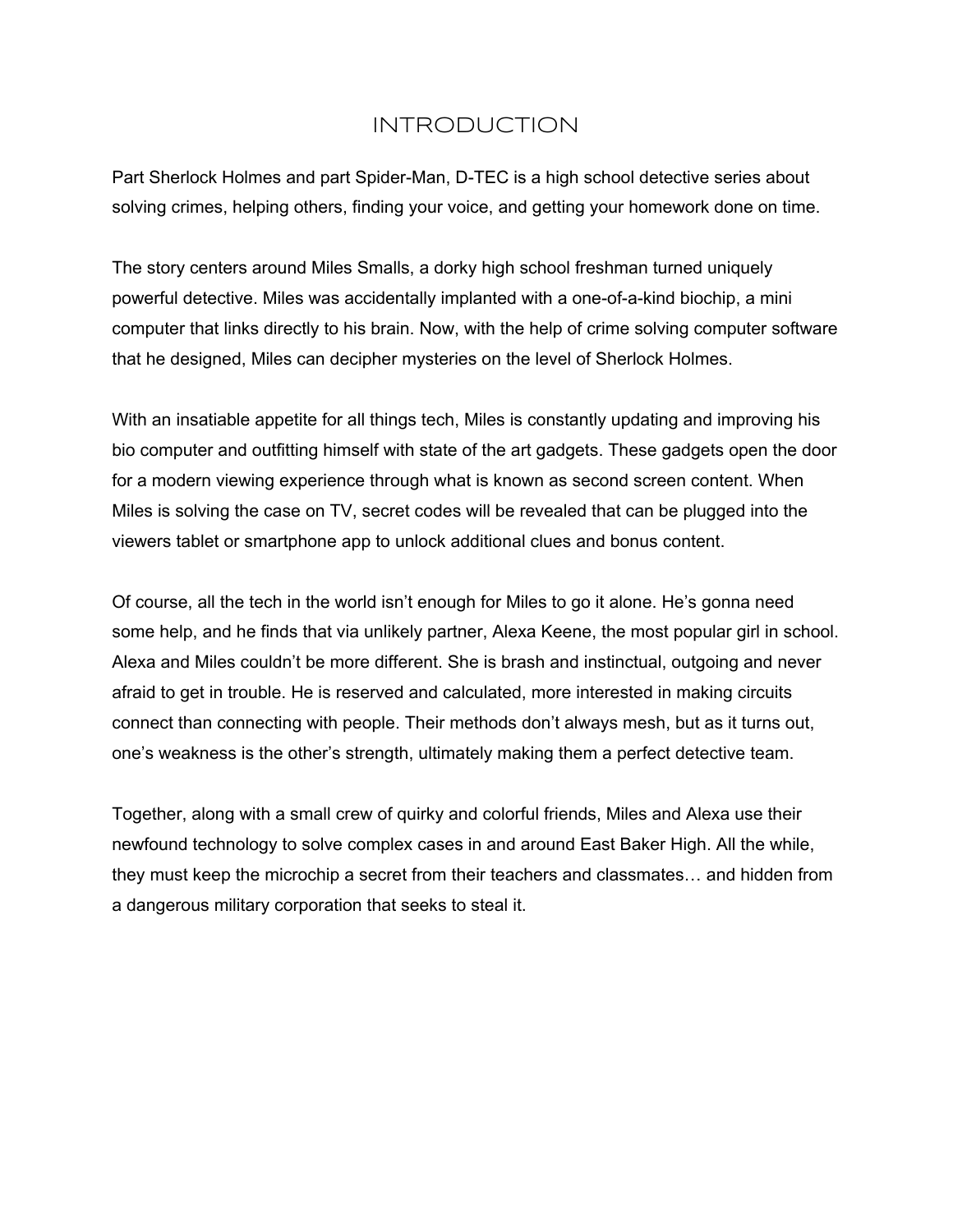# BACKGROUND/ORIGIN STORY

Miles Smalls is a freshman computer geek. He's a genius coder and gadget builder, but a bumbling idiot when it comes to making friends, especially where Alexa Keene is concerned. Alexa is the popular girl that Miles has been crushing on since elementary school. Most people swoon over Alexa's beauty and charm, but Miles has taken notice of her brainier side, particularly her love for Sherlock Holmes novels. He's even written her a computer program named D-TEC, an intricately coded software used to break down clues and unravel mysteries.

On his first day at East Baker High School, Miles arrives with his head buried in his gadgets, hoping to keep a low profile in this intimidating new environment. Of course, there's no escaping high school. Miles is picked on right away. One of his gadgets is busted by a bully, his D-TEC software is stolen and he's and embarrassed in front of Alexa. Mr. Harris, a grown up dork himself, tries to set things straight, but only makes matters worse.

While fixing his gadget out back of East Baker High, Miles sees a black car arrive through the alley. It seems like no big deal until he notices that it's a driverless car. Miles watches as a man in a suit exits the back seat and enters the school. Intrigued by the technology, Miles lets his curiosity get the better of him and pursues the man.

Miles loses the trail inside Mr. Harris' computer science classroom. He's about to give up when he sees footprints leading straight into a wall. Miles uses one of his gadgets to help reveal a secret passage that leads to an underground lab full of hi-tech gadgetry and advanced computer systems.

Miles hears voices and hides behind a generator. He listens as the man in the suit argues with Mr. Harris over a certain "biochip." Harris explains that the chip is in bonding mode, but isn't ready to interface. This angers the man in the suit who claims they aren't paying Harris to fail. The two exit the lab, leaving Miles free to explore.

Miles finds the biochip. He picks it up and it instantly attaches to him - climbing up his arm and painfully suctioning to the back of his neck. Suddenly, Miles can connect to the technology around him, including his own gadgets, with just a thought.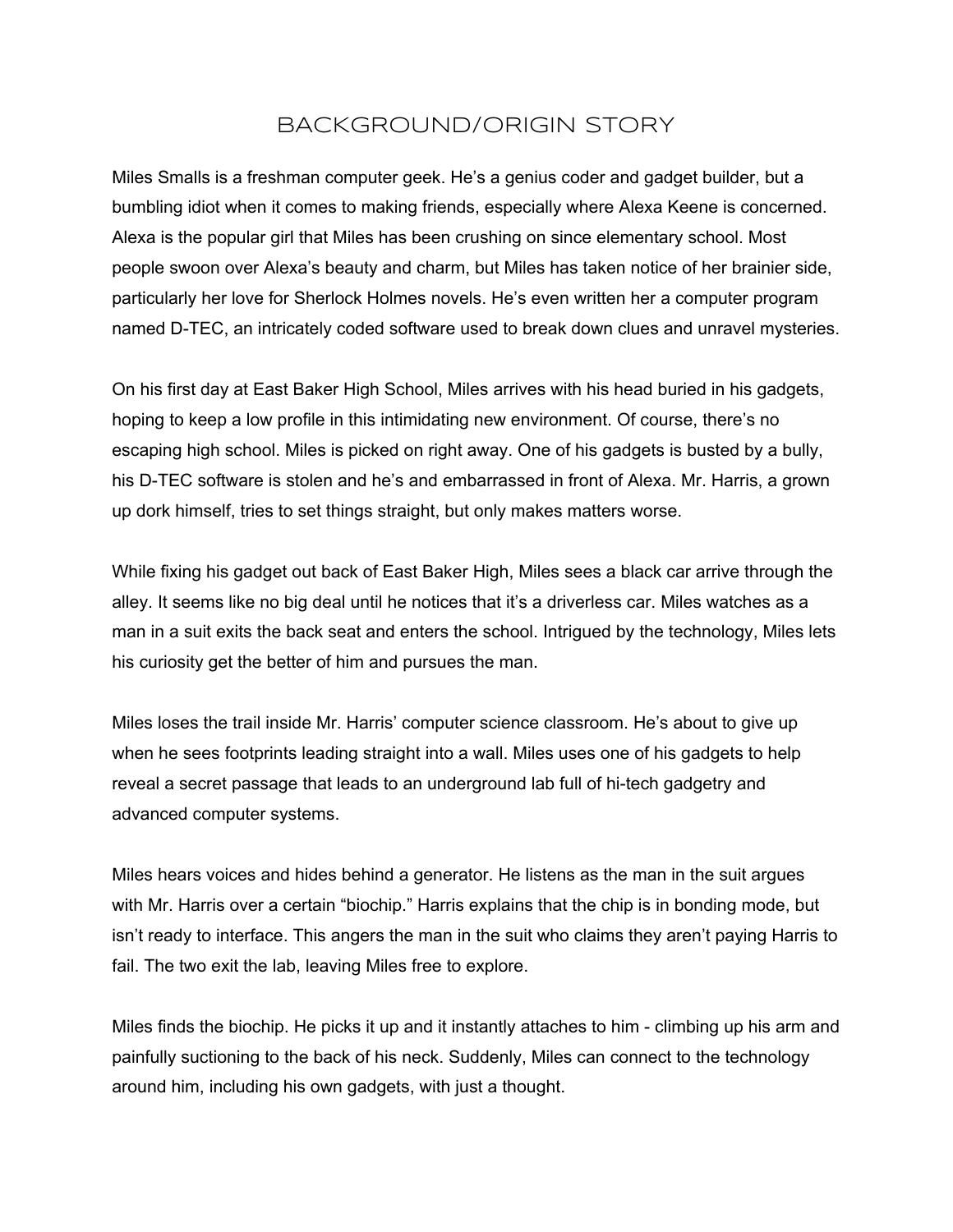The bell rings! Miles sprints for class. He's stopped in the hallway by the intimidating Principal Decker. Principal Decker is an East Baker High lifer. Once the bully, football star and homecoming king, he's never gotten over the power trip. Decker is excited to give Miles detention for being late. Luckily Miles thinks fast and uses his new powers to set the clock back two minutes. No detention this time, but Decker has his eye on Miles.

Back in class, Miles does his best to disguise his new powers, but he can't resist the opportunity to have some fun with his teacher and a couple of bullies. Nobody notices Miles' special powers, except for the expertly deductive Alexa. She confronts Miles outside of class, pointing out all the little clues that gave him away.

Miles begs Alexa to keep it a secret. He doesn't want to get in trouble. Alexa says she'll keep quiet if Miles helps her clear the name of her friend Samantha, who has been thrown off the basketball team for a crime she didn't commit. Geo and Becca overhear the conversation, and urge him not to help the "popular kids" who would never help them in return. Miles tells Alexa he's sorry, but he doesn't think there's anything he can do to help.

Alexa tells Miles he *can* help and that he knows it's the right thing to do. All he has to do is upload the D-TEC software that he wrote into his own biochip. Alexa hands Miles the flash drive with the software. She stole it back from the bully. Miles is thrilled to see she was impressed by it. Plus, it didn't even occur to Miles that he could program his biochip. The scientific possibilities are too exciting to pass up, so Miles agrees to help Alexa.

Miles installs his "D-TEC" software, which instantly provides him with advanced detective skills a la Sherlock Holmes - photographic memory, complex deduction abilities, and sophisticated clue breakdowns. Now he's ready to go to work with Alexa.

While the two couldn't be more different, they end up being the perfect complement to one another. As a long time fan of Sherlock Holmes, Alexa has developed a keen sense of deduction on her own, and she's as persistent as she is stubborn. Miles, meanwhile, is trying to get a grasp on his abilities while also trying to impress his female companion.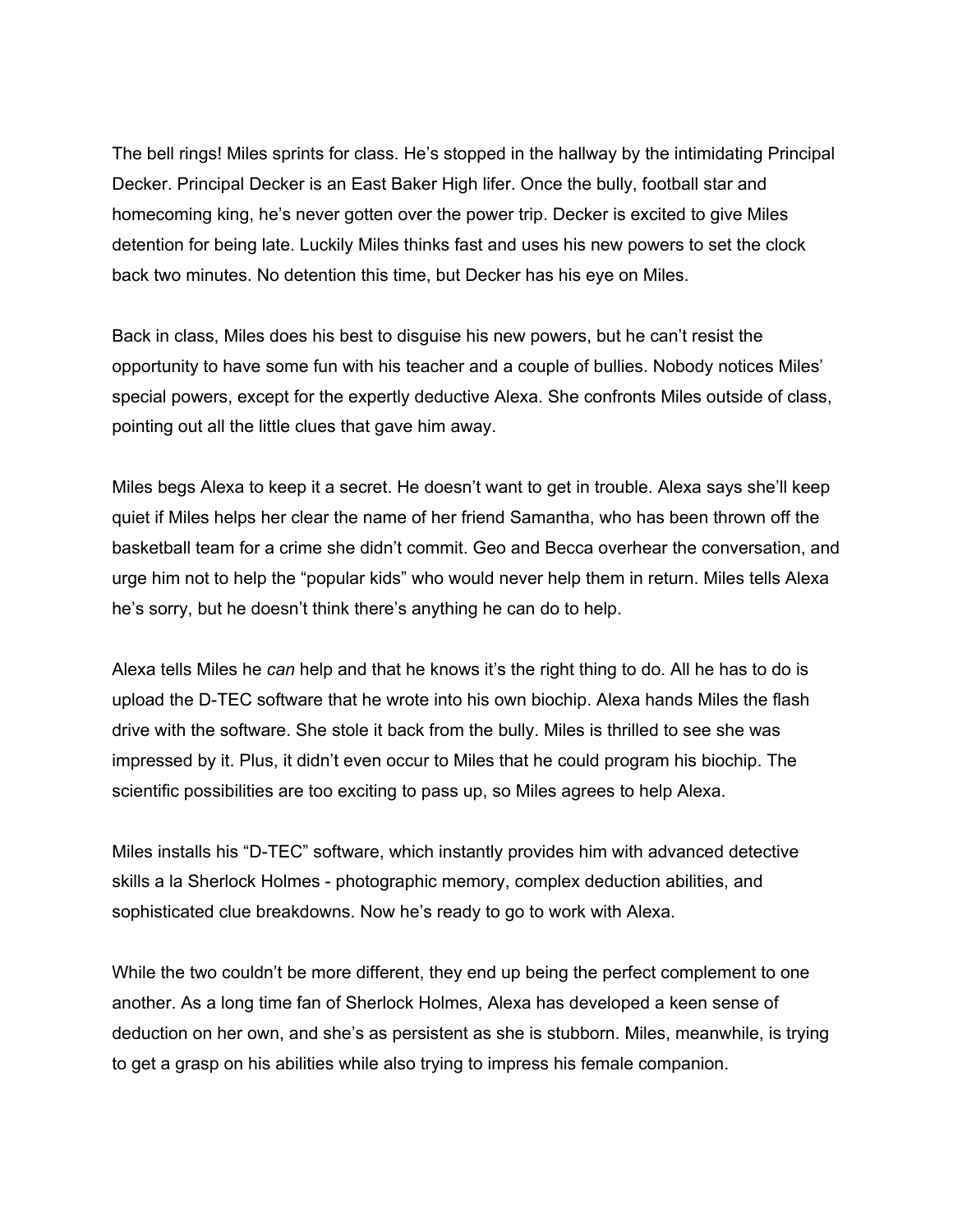Despite the humorous yet bumbling setbacks provided from Geo and Becca, Miles and Alex solve the mystery and clear Samantha's name. Incredibly grateful for their help, Samantha enlists her services with their future cases, becoming the fifth member of this quirky gang.

When it finally seems like everything is running smooth, Mr. Harris pulls Miles and Alexa into his office. He explains that he knows about the chip and what they were up to. Turns out Mr. Harris is actually an undercover CIA operative and the chip was designed as a military weapon. Harris explains it never successfully worked on adults, but a child's still developing brain must have been the perfect hub to latch onto.

Though tempted to stop Miles and Alexa, Mr. Harris was also impressed with what they achieved. He wants them to keep working under his guidance until he can figure out a way to remove the chip and keep Miles safe. Harris warns Miles to keep a low profile. There are people after this chip. They are ruthless and will stop at nothing to get it. He pops Miles' collar to hide the chip, and tells the duo to get ready for their next case.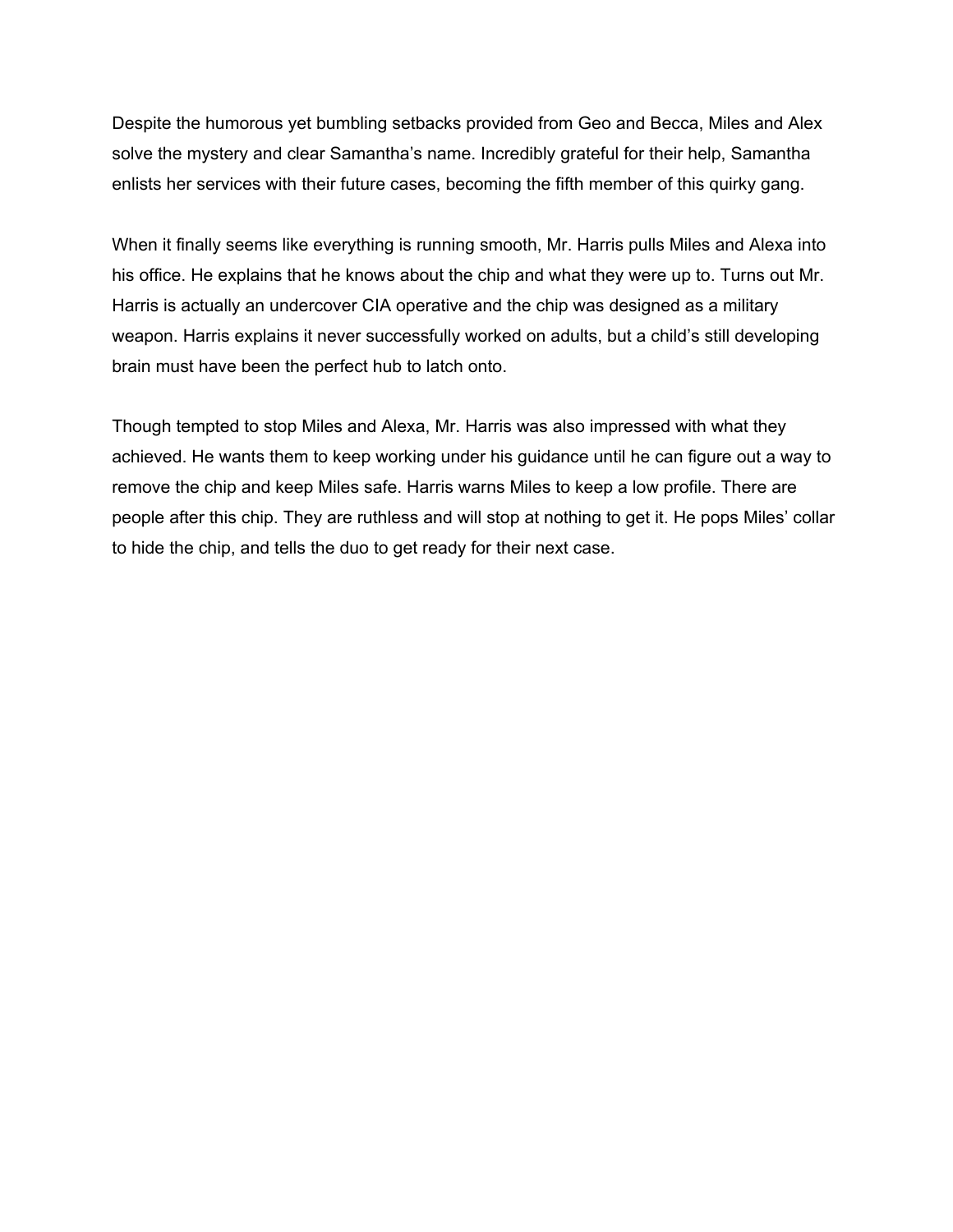### MAJOR CHARACTERS

#### **MILES**

Miles Smalls is a 13-year-old tech wiz. His tender heart and sharp wit is masked by a shy, nerdy exterior. Growing up, Miles didn't really fit in with his outgoing parents or popular older sister, but found suitable replacements for human companions in his computers and gadgets. Now in his first semester at East Baker High, Miles finds himself in a familiar position: one step ahead in the classroom and two steps behind in the hallways. He's an expert with robotics, coding and some basic hacking, but his social anxieties keep him from connecting with his classmates. He's got a lot of toys, but no one to play with.

This year, Miles vows, will be different. He plans to overcome his fears and finally make friends with the cool kids. A substantial aspect of that desire stems from his long time crush of Alexa Keene. Alexa and Miles went to middle school together, though Miles is pretty sure the prettiest girl in school never knew his name. Miles might be timid by nature, but he's also passionate and persistent. Knowing of Alexa's childhood fascination with Sherlock Holmes, Miles spent years developing a software for Alexa called "D-TEC," a program that simulates the abilities of a super detective along the lines of Sherlock.

Of course, going from fool to cool isn't so easy and bullies like Jessica and Dash are well-trained in maintaining the social hierarchy of high school. Even Mr. Harris, a teacher who sees Miles as a student full of undiscovered potential and possibility, is helpless to save him from constant rejection. Luckily, fellow misfits Geo and Becca take notice of Miles' struggles and help soften the blow. Miles enjoys his time with this dynamic duo, though he knows his proximity to them will only further ostracize him from the popular kids. Unlike Miles, Geo and Becca have embraced their role in the social hierarchy, creating an interesting struggle between the trio as Miles' loyalty is tested.

Never in his wildest dreams did Miles think he'd be teaming up with Alexa to become teenage detectives. Having this brave and impulsive new companion by his side will allow Miles to conquer his fears and realize the extent of his potential, from taking calculated risks to accepting - and finding acceptance with - his fellow students.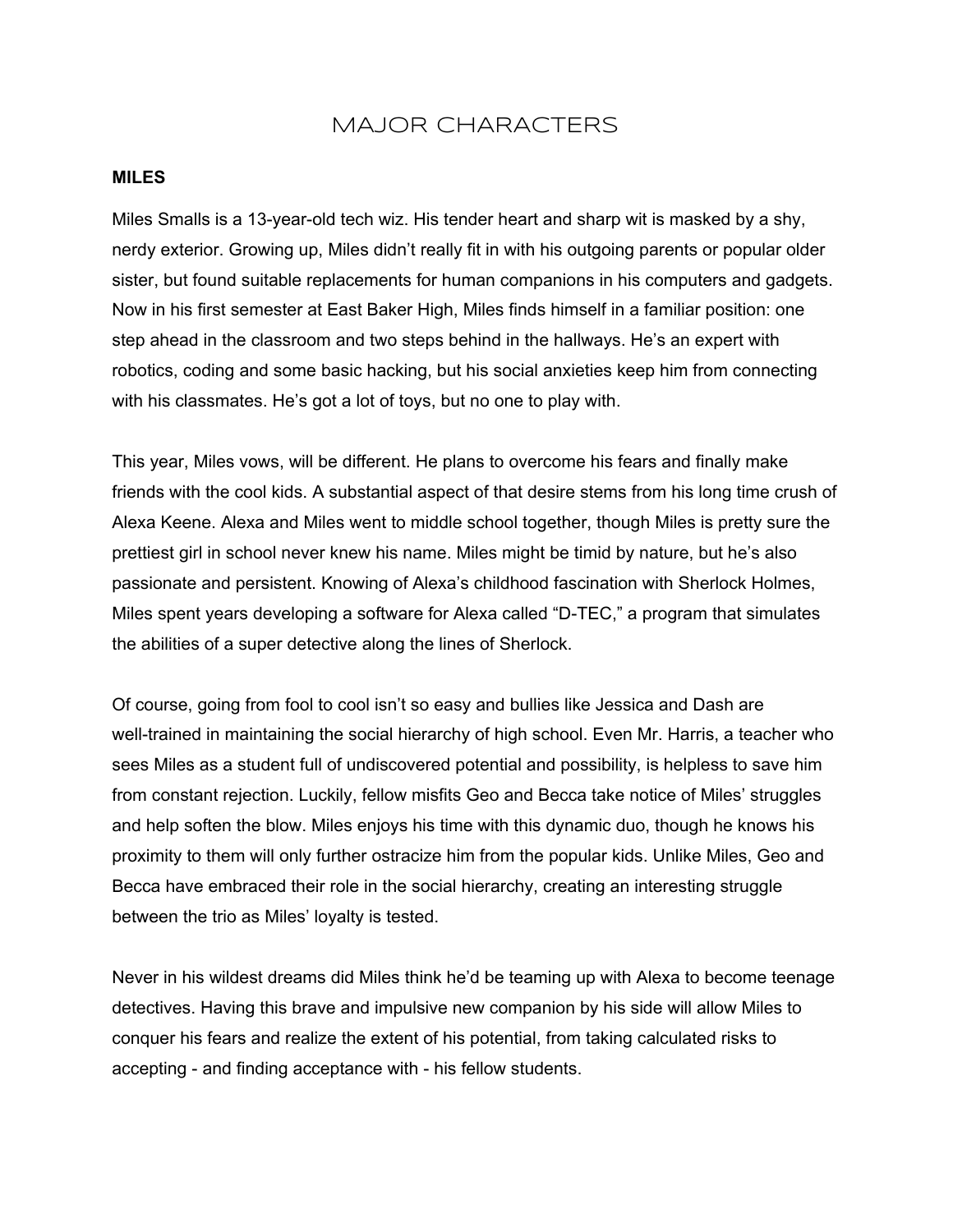#### **ALEXA**

Cunning, confident, and impulsive, 14-year-old Alexa Keene uses her wit, charm, and beauty to stay atop the social pyramid. Popularity is a mark of pride for Alexa, who is secretly ashamed of her impoverished upbringing. With a single mom struggling to make ends meet, Alexa spent her childhood looking after her little brother, giving her no time to "be a kid." Alexa escaped her difficulties by reading every Sherlock Holmes novel and fantasizing about life as a detective. As she grew older, she became aware that such geeky hobbies were totally uncool. Afraid of losing her friends, Alexa now keeps her passions a secret.

One person still sees Alexa for who she really is and not the person she has become so comfortable pretending to be. That person is Miles Smalls. Alexa feels both accepted and threatened around Miles. Miles knows her true passions and personality, but that knowledge put Alexa's status in jeopardy. The more she appreciates Miles' genuine love for her**,** the more she publicly pushes him away.

When Alexa becomes aware of Miles' new abilities, she enlists his help to clear the name of her friend Samantha, a basketball player wrongfully kicked off the team. Suddenly, Alexa is working as a detective. Feeling like a kid again, she begins to question her social priorities. Her strained relationship with the dorky Becca and Geo strengthens as she appreciates their confident sense of self. She lays off her nemesis, Mr. Harris, realizing how complicated his situation is, and while Miles' timidness frustrates Alexa, she grows to appreciate the balance it brings to their partnership.

These budding friendships create rifts between Alexa and the popular crowd. She suddenly finds herself in danger of falling out of the elite social circle, much to the delight of "frenemy" Jessica Davis, poised to replace Alexa as Queen B. Dash, the top jock in the school, still pines after Alexa, now making it his duty to "rescue her" from her loser cohorts.

Alexa's newfound dedication and focus as a detective is something no one would suspect from a "flighty" it-girl, but Alexa puts her detective work above all else... even school work. Now, her suddenly shaky social standing is forcing her to question what really matters, while her greatest mystery is discovering who she is and how to feel comfortable as that person.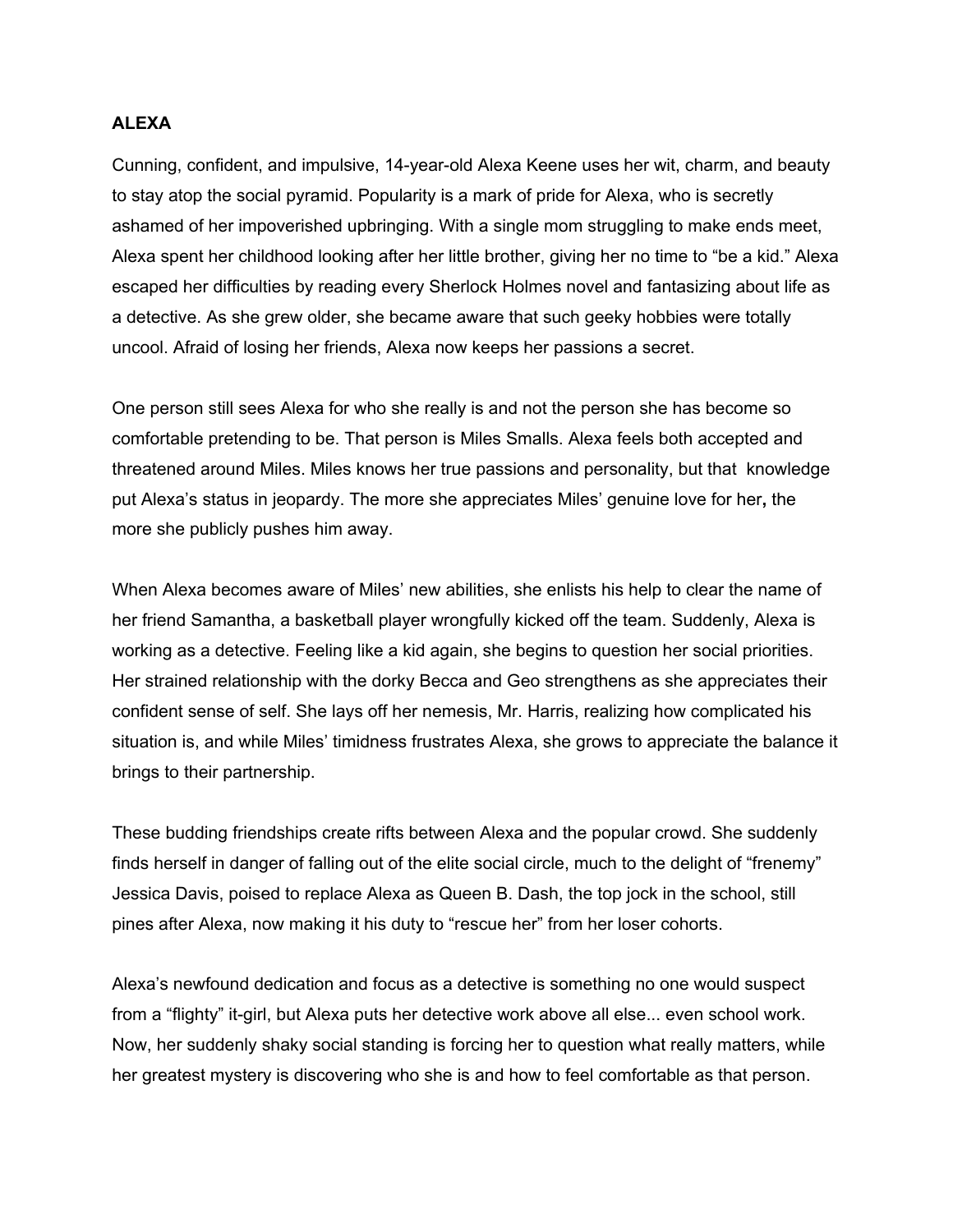#### **MR. HARRIS**

On the surface, Jeffrey Harris is the young, dedicated, and often times goofy science teacher at East Baker High. While his students constantly deal with bullies, Harris finds himself in a similar situation, getting picked on by the overpowering Principal Decker. Luckily, Harris has learned that size is nothing compared to intelligence.

Secretly, Mr. Harris is an undercover CIA operative and one of the most renowned spytech developers in the world. Behind the whiteboard in his classroom lies a secret passage that winds downward to a state of the art hi-tech laboratory where his gadgets and inventions are in development.

Mr. Harris had recently been commissioned by the CIA to design a breakthrough bio processor that could sync with a person's brain and central nervous system. He was close to success when he began to suspect his superiors of having questionable intentions for the biochip. Harris did his best to stall, until one day his chip became irreversibly attached to 13-year-old Miles Smalls. Mr. Harris soon learns that while his chip wasn't yet functional for adults, it could work (with a few flaws) for someone with a still developing brain. In other words, it works for Miles.

With a shared passion for science, gadgets, and robotics, Harris has an instant appreciation for the youthful brilliance of Miles. Rather than immediately intervene, he quietly keeps a close eye on the student, watching him use his new abilities in partnership with Alexa Keene. Harris is surprised to see Alexa and Miles use this chip to help out a fellow student, especially since Alexa is known as a rule-breaking cool kid, one that Harris already handed a detention to on the first day of school.

After seeing what the two students, along with their new friends, are able to accomplish, Harris decides to help guide Miles. Harris puts it on himself to mentor the students, occasionally enlisting their services while doing his best to keep them out of trouble with the government agents and the terrifying Principal Decker. Knowing that the biochip attachment is irreversible, Harris warns Miles it is imperative for him to keep it a secret. Prospective buyers would be adamant to get the chip at all costs, especially if they saw it functioning properly.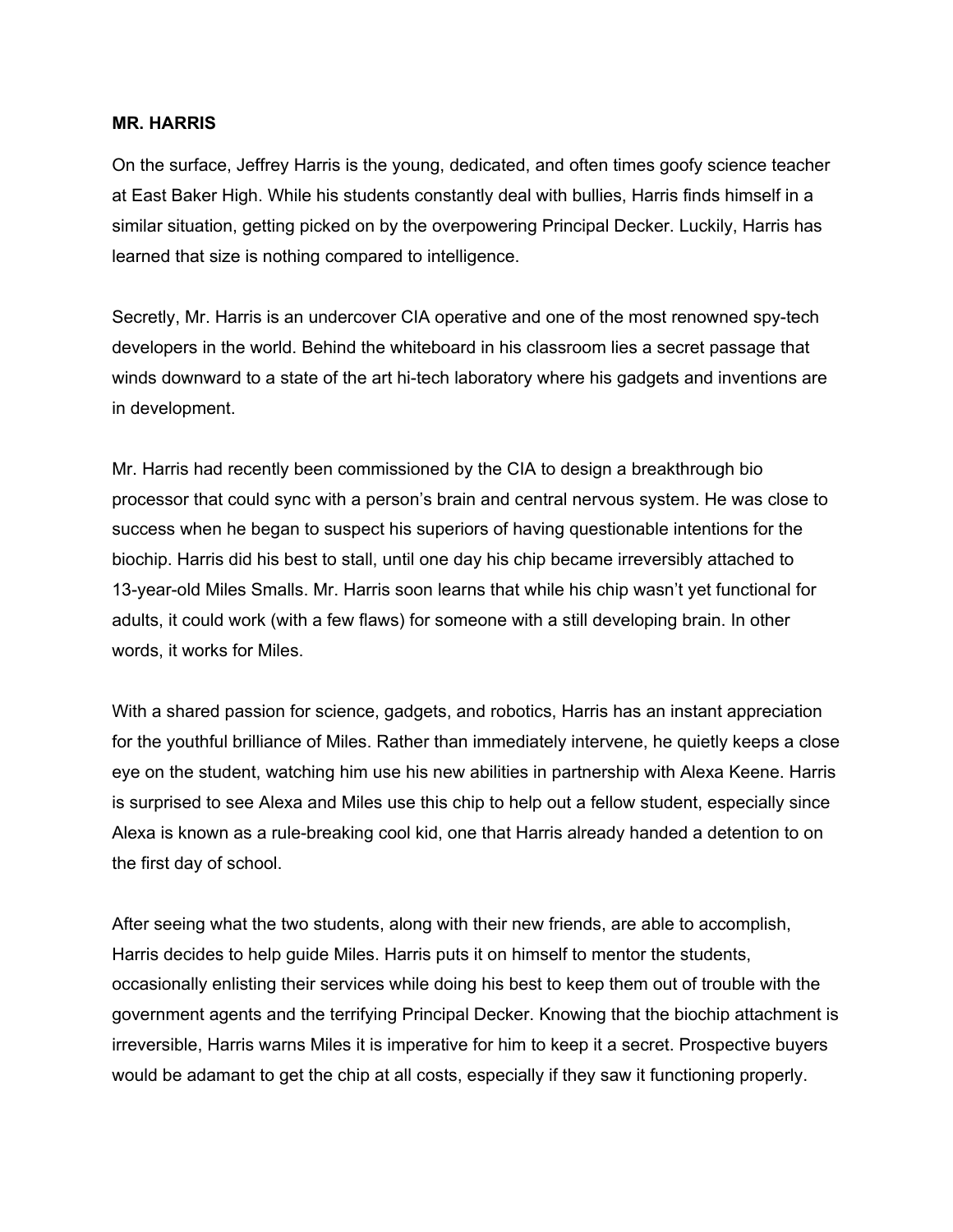### ROLE PLAYERS

#### **GEOVANY "GEO" BUNCH**

Lovable and dork, Geo has gotten used to his outsider position and has learned to embrace it. Never one to shy away from standing up to a bully (and quickly backing down from a physical confrontation) or chatting up the girls, Geo has a confidence that Miles could certainly use, but his bumbling personality leaves his classmates laughing at him more often than with him.

An incredibly loyal friend and companion, Geo and longtime bestie Becca both quickly take a liking to Miles Smalls. When things get hot for the team during detective work, Geo is always excited to step in to help, but his assistance often creates more problems than solutions. While his heart is always in the right place, Geo simply can't help being a "clutz," a quality that drives Alexa up a wall. With a prejudice against the "popular kids," Geo has his own share of issues where Alexa is concerned, but when it comes time to cracking cases the two are always willing to put their differences aside...though sometimes unsuccessfully.

#### **BECCA HILL**

Always with her head in the clouds, Becca Hill is both brilliant and dorky. While it's easy to think she isn't paying attention while you're talking to her, she'll always follow up with the perfect answer, comeback or plan, though she will certainly take her time. Like her best friend Geo, Becca shares a similar disdain for the mainstream social circles of high school, while her classmates continually grow tired of her ruining every curve from the front row of class.

Becca never developed a social filter, so while she may come off as abrasive, the truth is, she's just very honest. While Geo pulls Miles right into the group, Becca takes a little bit longer to warm up to him. Becca and Geo have been friends for years, lending them an "old married couple" banter that constantly has them clarifying that they are not dating. Of course, Becca is quick to point out that's by her choice, much to Geo's disagreement.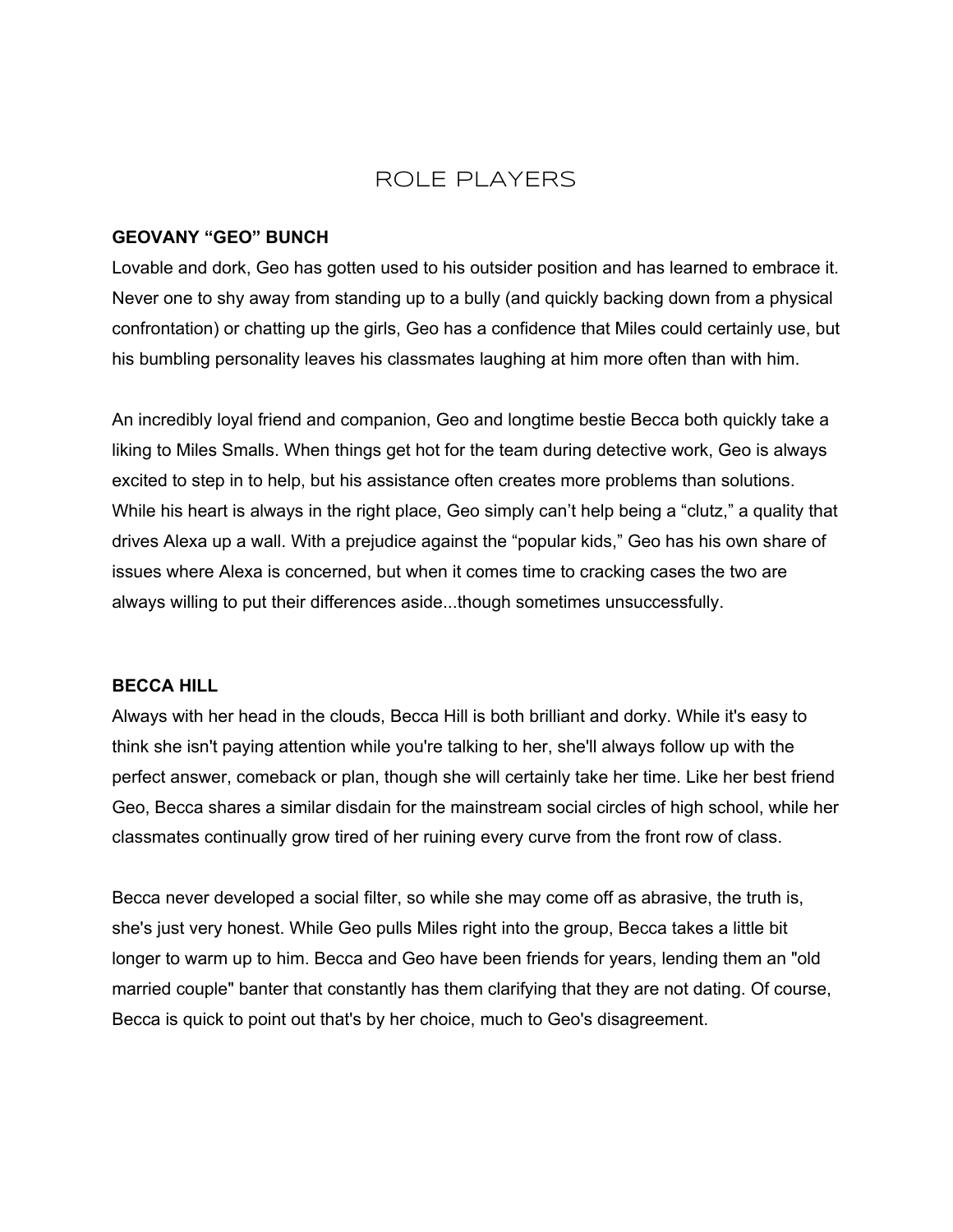#### **SAMANTHA "SAMMY" COPELAND**

Samantha Copeland is a sophomore basketball star and recent transfer from West Baker High, East Baker's top rival. Despite her fantastic skills on the court, Samantha has a hard time fitting in with the students at East Baker, largely in part to her taking "popular girl" Jessica Davis' spot in the starting lineup. As a result, it doesn't take long for Jessica to lead school wide propaganda that ostracized the new student.

When Sammy is thrown off the basketball team for a crime she didn't commit, she is surprised to see Alexa Keene show up willing to help. Samantha knows that Alexa is risking her social standing to help her. As a result, the two quickly form a very strong bond of understanding and acceptance. Of all the students at East Baker, Sammy is the most sure of who she is. She is smart, confident, and unwilling to get caught up in the typical high school drama. She appears to be the perfect fifth member of the gang, though tensions rise as Miles' affections bounce between Alexa and Samantha.

#### **JESSICA DAVIS**

Jessica Davis was once Alexa's best friend and closest confidant, but secretly she wants nothing more than to overtake Alexa as East Baker High's Queen B. Jessica is a quintessential "mean girl," always willing to put down others to feel better about herself. Her crush on Dash Tucker is a constant subject of frustration, as Dash's infatuation for Alexa consistently gets in the way.

While her relationship with Alexa is initially more positive than negative, the more time Alexa spends with her new "gang of dorks," the more firepower Jessica has to knock her old friend out of her high social standing. For Jessica, high school is simply a game of who can be the coolest, and she is eager to win at all costs. As the rivalry between the girls develops, Alexa will eventually have to decide if there's anything left to salvage in this former friendship.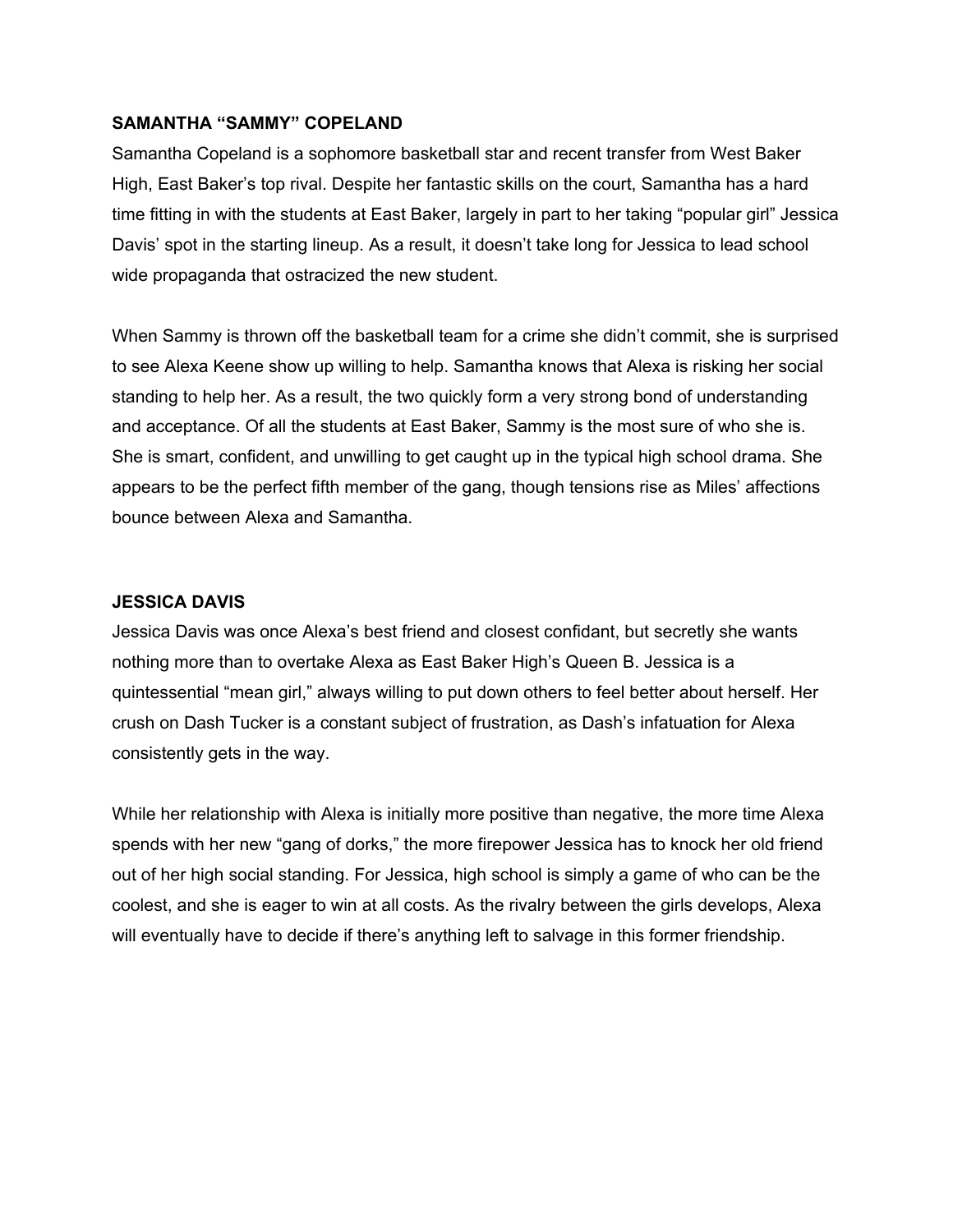#### **DASH TUCKER**

Dash is the resident jock of East Baker High. From football to wrestling, if it involves inflicting pain on other students, Dash is all about it. What he lacks in intelligence he makes up in brute strength, and what he lacks in wit he makes up for with a crude sense of humor. While Jessica Davis has long sought after him, Dash's affections were always reserved for Alexa Keene, the one girl consistently unwilling to reciprocate.

When Alexa begins to spend more and more time with the dorky Miles Smalls, Dash targets Miles as his #1 bullying victim. This rivalry only continues to escalate when Miles begins to "fight back" with his quirky humor and sophisticated gadgets. Despite his constant bullying of his peers, Dash is able to stay out of trouble and on the field thanks to his close relationship with Principal Decker.

#### **PRINCIPAL DECKER**

Principal Richard Decker is the large and intimidating authoritative figure at East Baker High. Decker has spent most of his life at East Baker - as a student, he was a jock and all-state athlete, something he continually reminds all of his students of. After a swift and disappointing collegiate athletic attempt, Decker returned to East Baker. Starting as a gym teacher, Decker unexpectedly worked his way up the ladder through a combination of seniority and shear force. Now, Decker is once again the big boss in the hallways, but this time no one can tell him to "take it easy" on the weaker students he is so quick to torment.

Decker makes no effort to disguise his pure favoritism for new resident jock Dash Tucker. He also develops significant disdain for Miles Smalls and his perceived "smarter-than-you" attitude. If Decker had his way, Miles would've been expelled at the first possible miscue, but new teacher Jeffrey Harris continues to be an obstacle in Decker's attempt at free reign. Harris continually cites the school handbook, finding loopholes to get Miles and Alexa out of trouble, leaving Decker fully committed to ridding the school of the whole lot of them.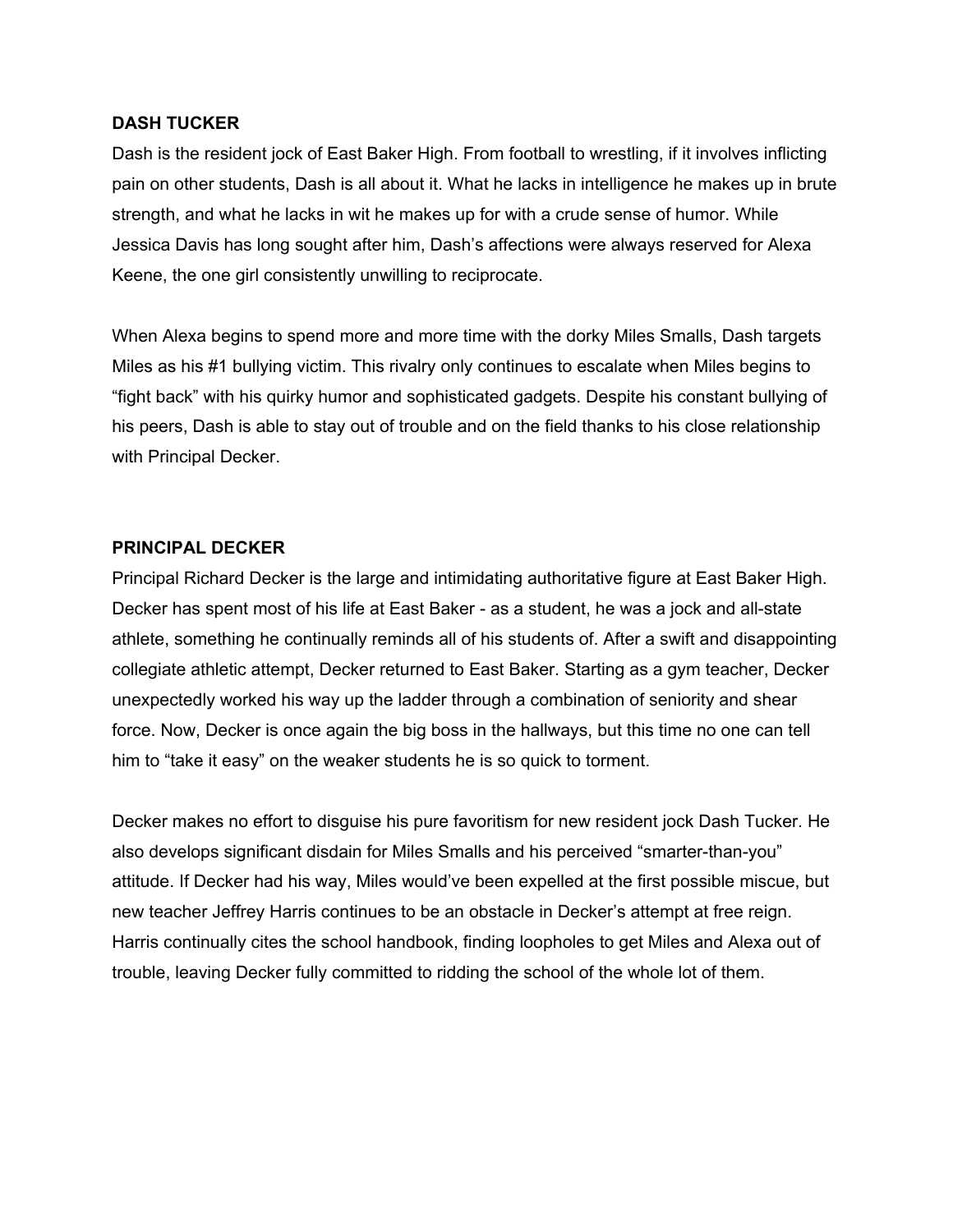# EPISODE SYNOPSIS

Every episode of *D-TEC* will introduce and solve a mystery. Each mystery will feature a relatable teenage dilemma. The emotional arc for our heroes will be rooted in the everyday high school issues they encounter throughout their detective work.

The cases are often linked to the confidential projects Mr. Harris is working on. He sometimes asks Miles and Alexa for help, leading to occasional high stakes assignments outside the school walls. Other times, the students stumble upon suspects and circumstances in their own environment, leading them to more personal cases.

Every episode will incorporate the use of high-tech gadgets from Miles and Mr. Harris, providing the opportunity for some visually captivating CGI and action set pieces. The on-screen gadgets will also be an intuitive link to unlocking second screen content.

While the cases themselves will be open and shut in each episode, certain episodes will push our heroes into a larger mystery. The season long arc will be focused on the developing relationships between the students. The fusion of the popular girl, the outcasts, and the new kid will help continually address relatable problems and provide insightful solutions for students today.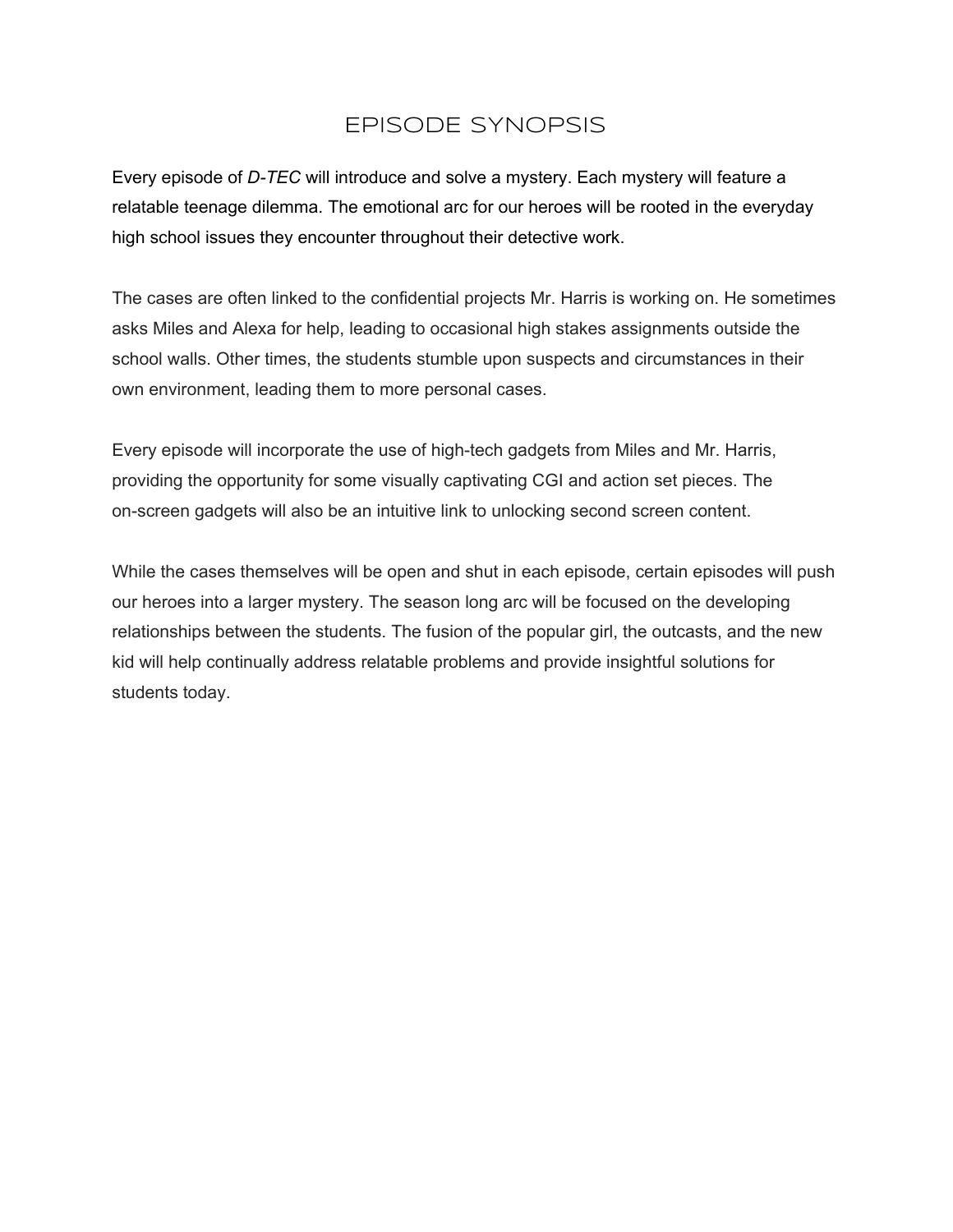## **SUMMARY**

With the recent success of the Sherlock Holmes franchise and the popularity of network television's detective programming, the market is overdue for a kid friendly detective series. *DTEC* offers the cleverness of *Sherlock*, but updates the narrative with a futuristic approach that is fresh and exciting for today's youth.

At it's core, *D-TEC* is the classic story of an ordinary boy who develops extraordinary capabilities and must adjust to the pressures and responsibilities of his new powers. Seeing Miles break out of his shell, conquer his fears, and gain confidence in himself will drive the series. Along the way, he and Alexa discover that successfully navigating high school's social scene is even trickier than any of their undercover cases.

*DTEC* deals with a wide variety of important young adult themes including bullying, cheating, self-image, and the virtues of hard work. The series also raises moral questions surrounding using technology for good vs. self interest. The show demonstrates that the world can be an out-of-control place, but ultimately leaves us with a timeless and important message: good *can* triumph over evil and even the worst problems can be solved if we each do our best to help each other.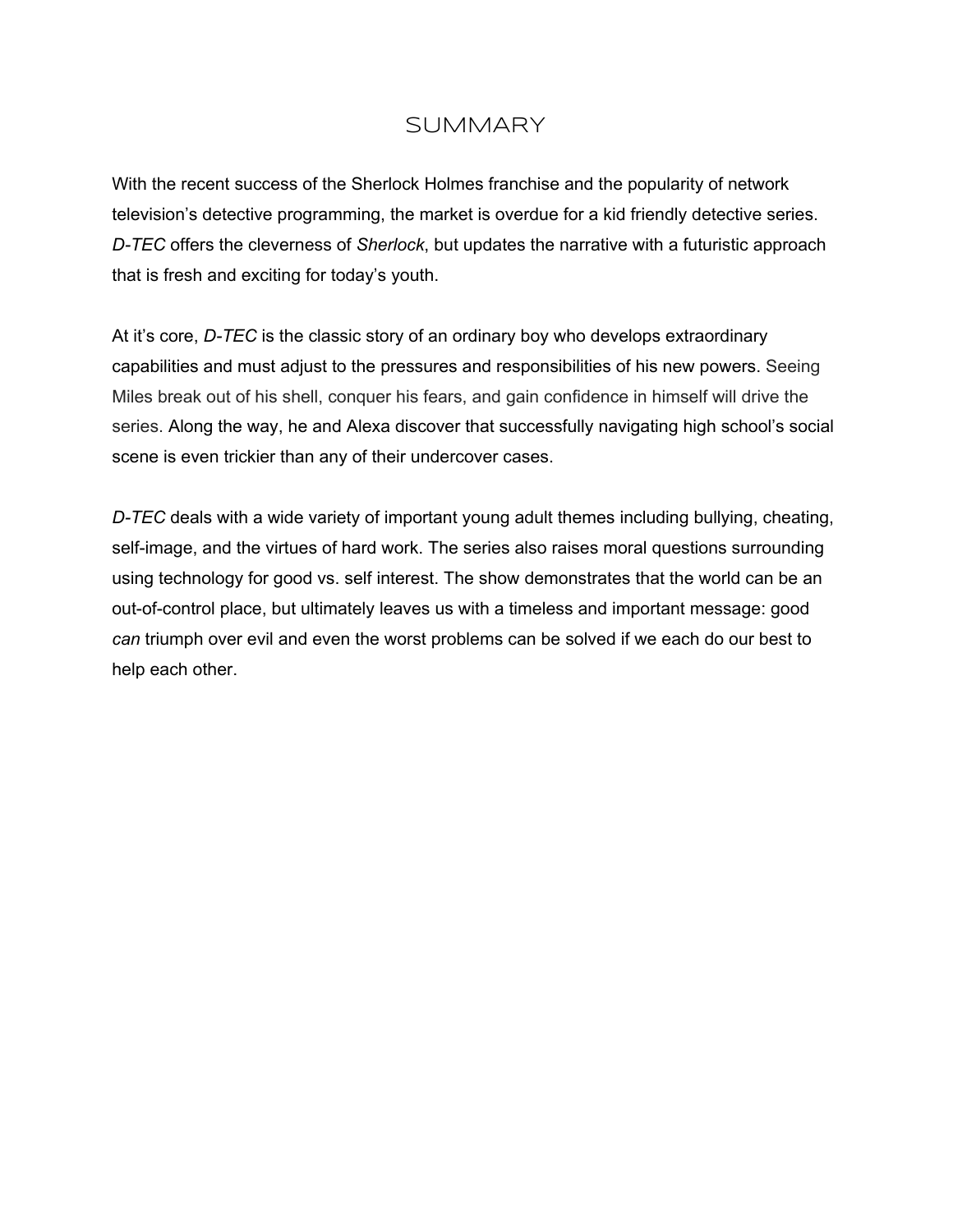### SAMPLE EPISODES

#### **THE MASCOT MYSTERY**

When the East Baker High Mascot is stolen before a pivotal basketball game, the gang insists that Miles investigate their opponent: rival school West Baker High. While Miles and Alexa infiltrate West Baker, Geo and Becca struggle to keep their absence hidden from their teachers. They're surprised when they receive help from Dash and Jessica, but for once the opposing students have a common enemy. Things are looking up until a biochip malfunction leaves Miles and Alexa stranded on enemy terrain.

#### **TINKERED TALLIES**

It's election time at East Baker High and Geo's aggressive campaign has surprisingly put him in the running for school president. When the results are announced, Geo finishes dead last, but he insists foul play was involved. Miles is happy to take the case to help his friend, but things get difficult when government agents show up looking for the chip. Mr. Harris explains to Miles that the agents have learned the chip has found a host, meaning Miles must be even more careful than ever. With the school's inauguration looming, can Miles help his friend while still avoiding the agents in the hallways?

#### **FIELD TRICK**

East Baker High is on an annual field trip and tensions run high when Alexa ignores the gang on the bus in favor of her more popular friends. Miles, Geo and Becca are furious, but must put their gripes aside when a distress call comes in from Mr. Harris. Trapped while on an undercover assignment, Harris has no one else to turn to and needs an emergency rescue mission. The gang must sneak away from their field trip while avoiding detection from Alexa's friends and Principal Decker, but the real challenge will be mending the hurt feelings in time to save their mentor.